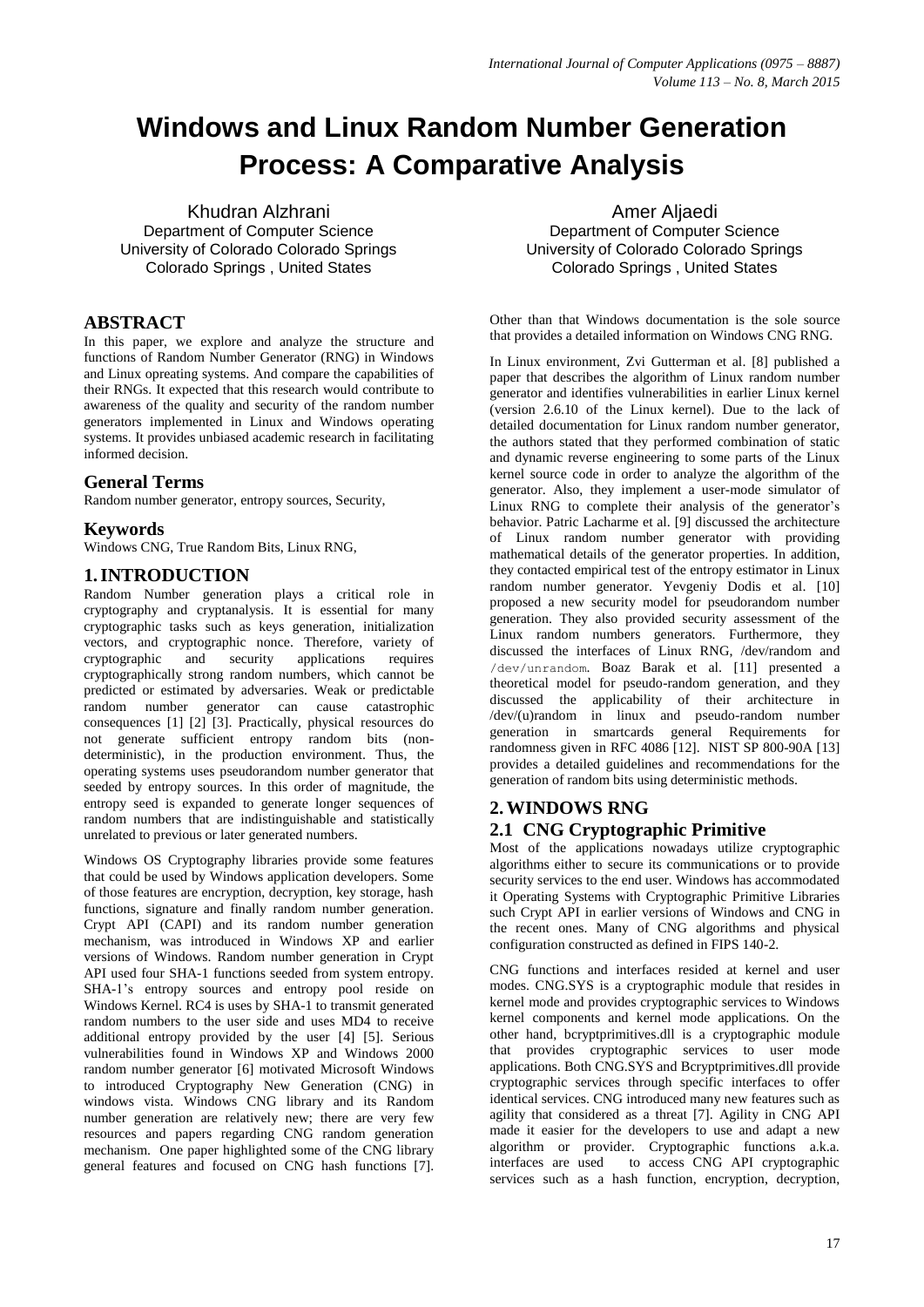signature and random number generation. Each cryptographic service is implemented with one or more algorithms. Random Number Generation is treated differently than other cryptographic services because it requires access to Windows kernel in order to retrieve truly random bits generated by Windows entropy sources. Random numbers are used widely in so many well-known cryptographic algorithms such as RC4; also, they are used in SSL/TLS protocols.

In Microsoft Windows 8, kernel mode cryptographic primitive library CNG.SYS shown on Figure 1 is accessed via four logical interfaces CNG BCrypt, Legacy API, SystemPrng interface and Entropy API. Entropy API logical interface is used to collect truly random bits generated from entropy sources to supply the Deterministic Random Bit Generator (DRBG) algorithm reside on CNG.SYS. Random numbers generated by CNG.SYS are utilized as seed to user or kernel mode PRNG through SystemPrng logical interface [14].



#### **Figure 1: CNG Boundaries**

# **2.2 Windows Entropy Generation**

#### *2.2.1 At Booting Time.*

As illustrated in Fig 2. Entropy pool is where entropy values are stored and processed. At Windows booting time, an initial entropy value is provided by Windows OS loader. Windows load CNG.SYS and execute the cryptographic operations at the booting time. Windows OS loader collects values from following entropy sources : content of register value HKLM\System\RNG\Seed, random number generated by calling TPM\_GetRandom if TPM is available, current system time, OEM0 ACPI table contents, output of RDRAND CPU instruction if supported, output of the UEFI random number generator if booted from UEFI firmware, CPU timing and optionally content of the registry value HKL\System\RNG\ExternalEntropy provided by administrator. Entropy source values are gathered, combined and conditioned by SHA-512. Conditioning the entropy source with SHA-512 distils the entropy into more uniformly and nonbiased samples. According to Windows 8 security policy for FIPS, SHA-512 is non-approved but allowed to be used as NDRNG to seed another approved RNG algorithm. SHA-512 can take up to 2128 as entropy input size and divide entropy input into 1024-bit block pairs in order to

produce 512 bits as an output that stored in the entropy pool. [13].

In Windows, there are several kind of tests performed on entropy sources or algorithm such as health test and known answer test. Non-DRNG or SHA-512 and all other RNG algorithms come with a continuous RNG test applied to RNG output. Continuous test performed as following: first blocks of generated n bits compared with the next blocks of n bits. The same comparison procedure is applied to the subsequent n-bit blocks. If any two of n-bit block sequences are equal, then the test result in failure. The Blocks of n-bit that passed continuous RNG test sent to Windows kernel. The kernel will populate entropy pool with true random bits generated by entropy source implemented by Windows OS loader at booting time [15].



#### **Figure 2: Entropy Generation at Booting Time**

#### *2.2.2 At Regular Time.*

Meanwhile, kernel and all other necessary files are loaded by Windows OS Loader into the memory, and their integrity are verified.Therefore, the execution control of Windows instructions is granted to Windows kernel and the Windows OS loader terminates its execution [16]. Then, Windows entropy pool is filled with random values from three other different resources high-resolution CPU cycle counter, Trusted Platform Module, and RDRAND CPU instruction. Those values are sent to the entropy pool without using any hash function or conditioner [14].

#### *2.2.3 RdRand Instruction*

RdRand is one of the entropy sources deployed by Windows 8 entropy collector. It's quite useful to understand how RdRand instruction is generating random numbers. Intel Processors are widely supported by Windows OS; many of those recently implemented processors support RNG RdRand instruction, which meets FIPS 140-2 and NIST SP800-90A requirement. Generating random numbers with RdRand instruction is quite similar to Windows random number generator process with some differences. According to Intel's digital random number generator implementation guide, all the component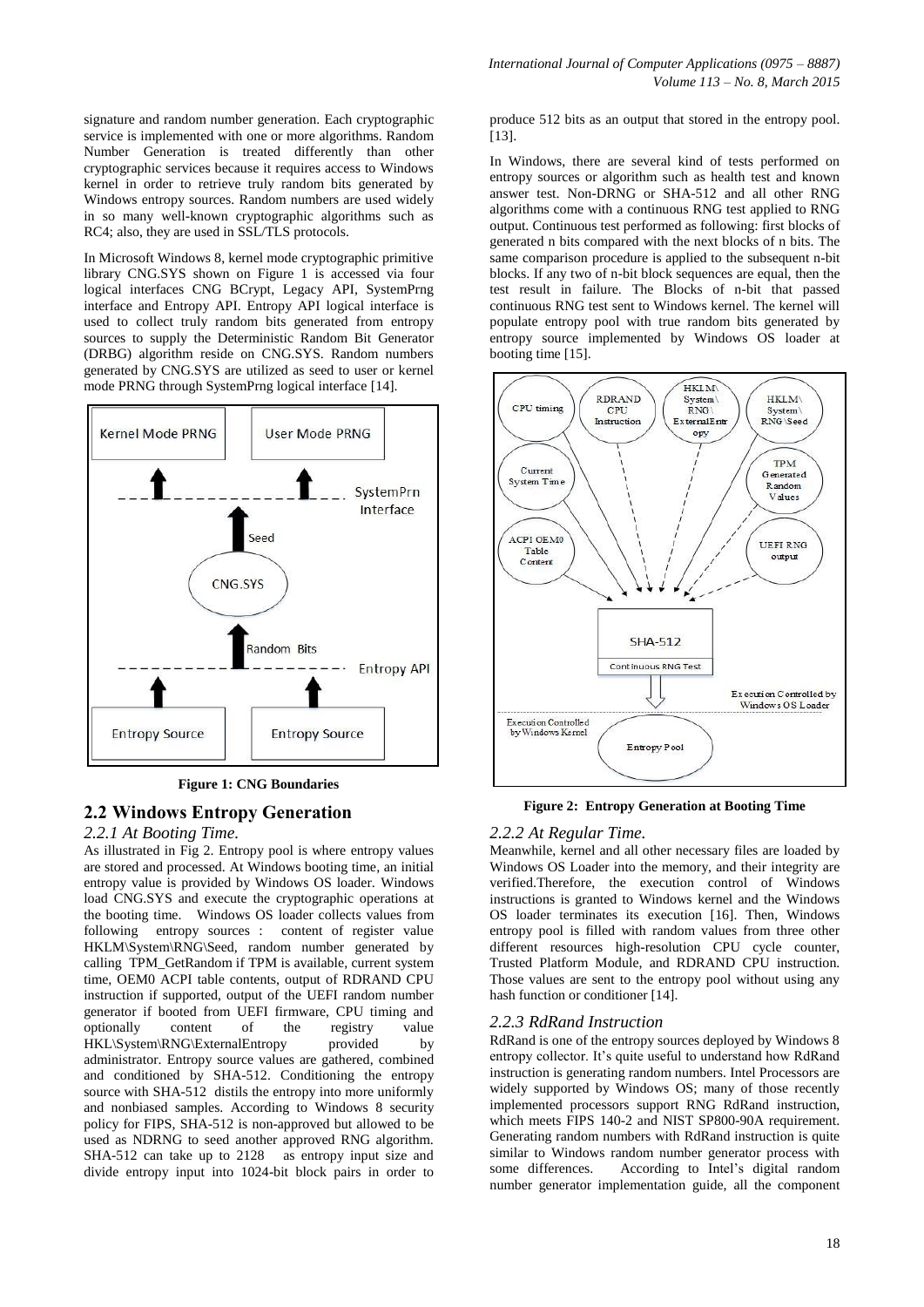used in RNG are hardware sources. Starting with the entropy source that generates random bits at the rate of 3 GHZ. Then those produced random bits conditioned by AES Block Cipher with CBC mode MAC. 256 bits of conditioned entropy seeds AES CTR DRBG without the need to use a pool as an intermediate.The reason is that the conditioner can produce high-quality entropy stream with high speed, which is faster than processing entropy that collected in the entropy pool. AES CTR\_DRBD generates a random number that seeded by AES-CBC-MAC conditioner [17].

#### *2.2.4 External entropy*

Windows Application developer can provide their entropy pool with additional entropy values specified in-kernel mode code. Registered entropy sources could be resided either within windows kernel or any other external device. Each entropy source provider needs to be registered every time the OS is booted because registration of entropy source doesn't hold after rebooting. Registered entropy sources populate entropy pool with random values that in addition to Windows entropy sources values. Windows developer can provide additional entropy values as long as it desired, and then registered entropy sources need to be unregistered[18][19].

#### **2.3 AES CTR\_DRBG**

Entropy sources value accumulated in Windows entropy pool and periodically requested to be used as a seed for a cascade of two or four AES-256 bits in counter mode based on DRBG. AES-256 CTR is an RBG based on block cipher implemented as defined in NIST special publication 800-90 [14]. CTR\_DRBG consists of five functions and an internal state. Update function is called by instantiate and reseed functions and used to update or erase the internal state of CTR\_DRBG whenever an initial seed or reseed is requested. Instantiate and reseed functions within CTR\_DRBG take entropy values as an input and produce a seed that should be kept as a secret and only used once. While AES-256 CTR\_DRBG uses 128 bit as block length and 256 as key length, at least 128+256=384 bits are used as seed length. It is worth mentioning that Windows require any DRBG to be seeded with at least 256 bits of entropy. CTR\_DRBG is reseeded periodically or after 248 bit of random number is generated from the current seed. CTR\_DRBG fourth function produces and stores random numbers based on the number requested by SystemPrng interface. Also, there is derivation function creates a new seed from a previous seed martial this function is only required in case of no sufficient entropy seed is provided. According to NIST AES-256 CTR\_DRBG that it could be implemented without including derivation function. Internal state of AES-256 is used to store some values related to AES algorithm and other functions. Continuous RNG test is performed on the output of AES-256 CTR\_DRBG. The Continuous RNG test used here is the same as the one previously explained, with the exception that random number generated is stored in a buffer pointed by SystemPrng Interface[14][13][15]. As shown on Figure 3, Number of AES depends on whether random number is requested from user or kernel mode. In kernel mode cascade of two AES-256 CTR based on DRBG will be seeded and produce random bits, while in user mode a cascade of four AES-256 with counter mode based on DRBG generates random number bits.

#### **2.4 SystemPrng Interface**

SystemPrng is a function used to fill a buffer with the random bytes generated by AES CTR\_DRBG (see Figure 3). SystemPrng is a Boolean function and it has two parameters namely pbRandomData and cbRandomData. The

cbRandomData parameter requests specific number of random bytes to be retrieved from AES-256. The retrieved random numbers are stored in buffer with address pointed at by pbRandomData parameter. SystemPrng function can only be directly called from kernel mode. However, SystemPrng function can also be called indirectly using BCryptGenRandom function. BCryptGenRandom is an exported function to both kernel and user mode that seeds an algorithm provider chosen by the developer with random numbers populated in SystemPrng. Algorithm providers can be initiated and created by BCryptOpenAlgorithmProvider function [14] [18].

#### **2.5 BCryptGenRandom Function**

Respectively, CNG.SYS and bcryptprimitives.dll provide their cryptographic operation services by exporting interfaces or functions to kernel and user mode. It is relatively simple to generate random numbers in Windows. The developer has to load and create an algorithm provider using BCryptOpenAlgorithmProvider function. Next, BCryptGenRandom function generates random numbers by the algorithm provider specified in BCryptOpenAlgorithmProvider (See Figure 4). Finally, [BCryptCloseAlgorithmProvider](http://msdn.microsoft.com/en-us/library/windows/desktop/aa375377(v=vs.85).aspx) function terminates the algorithm provider.



**Figure 3: Cryptographic Random Number Generation**

Let's take a look at those steps in more details, BCryptOpenAlgorithmProvider function is used for loading CNG providers. In BCryptOpenAlgorithmProvider function takes four parameters. The first parameter is a pointer to a variable where RNG algorithm providers handle is going to be stored. The variable is defined as BCRYPT\_ALG\_HANDLE. Second parameter is an an identifier for RNG algorithm provider that will generate random bits. There are two different RNG providers in CNG. Each RNG algorithm provider implements a single RNG algorithm. Some providers in CNG can represent more than one cryptographic algorithm, and that is not the case for RNG providers. Other two BCryptOpenAlgorithmProvider function parameters are irrelevant to our topic [14] [18] [18]. All algorithm providers seeded from the buffer pointed at by SystemPrng function and then a continuous RNG test is performed on RNG output.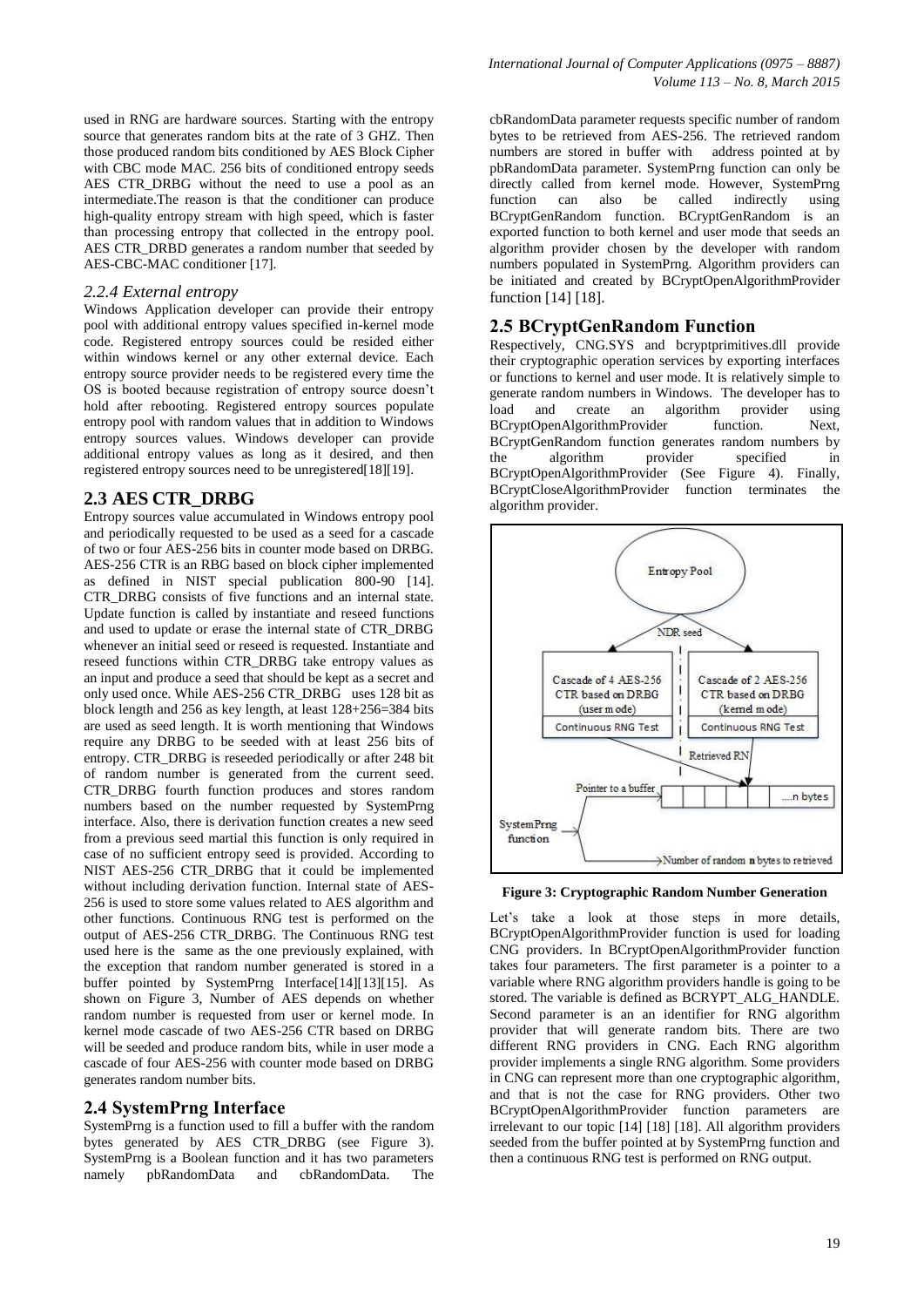CNG RNG algorithm providers are as following: Default RNG algorithm provider is AES-256 counter mode and its CNG identifier "BCRYPT\_RNG\_ALGORITHM". The structure of AES-256 CTR\_DRBG is already explained [8]. Dual EC DRBG is another algorithm provider that can be identified with BCRYPT\_RNG\_DUAL\_EC\_ALGORITHM. Dual\_EC\_DRBG is based on number theoretic hard problem: given points P and Q on an elliptic curve of order n, find a such that  $Q = aP$ . Dual EC DRBG can use P-256, P348 or P521 as size of the base field or seedlen with output block length equals to 240, 368 and 504 respectively. Minimum required entropy for instantiate or reseed is 256 bits or equal to maximum bits length of the keys. Dual\_EC\_DRBG uses similar functions to the one used with AES-256 CTR\_DRBG. Two points need to be selected over a filed with at least 2256 in size, In order to start the initiation function or reseed function. Furthermore, generate function also used in Dual\_EC-DRBG. In case no seed was provided a derivation function can be applied which employ hash function to create a new seed from previous martial seed [13].

After RNG algorithm provider is loaded, the second step is to generate a random number by calling BCryptGenRandom interface. BCryptGenRandom is a control input interface used by both CNG.SYS and bcryptprimitives.dll, in other words, BCryptGenRandom is exported to both user and kernel modes. BCryptGenRandom function used to fill a buffer specified by OS component or Windows application developer with random number generated by one of the two RNG algorithms introduced previously. Those two RNG algorithms are seeded from buffer pointed by SystemPrng interface. BCryptGenRandom output is the final random number generated which can also be used for key generation. Random number generated by the specified Algorithm provider is also tested using continuous RNG Test. As depicted in Figure 4, BCryptGenRandom function takes four parameters; the first parameter is a handle of algorithm provider which is the BCRYPT\_ALG\_HANDLE variable defined in BCryptOpenAlgorithmProvider. Second parameter is address of the buffer that receives generated random numbers. Third parameter is number of random number to be generated or the buffer size. The last parameter is flag to change the function behavior. The flag parameter can be one of the following; set to zero, BCRYPT\_RNG\_USE\_ENTROPY\_IN\_BUFFER which means use the generated numbers as an additional entropy,or BCRYPT\_USE\_SYSTEM\_PREFERRED\_RNG to use the system preferred random number generator algorithm[14][18][19].

# **3.LINUX RNG 3.1 General Structure**

The main components of Linux random number generator are three pools which contain the internal state of RNG, and three procedures that control the input and the output to/from the generator and between the pools of the generator. These procedures, also known as functions are described in section III.C, section III.D and section III.E. The general structure of Linux RNG is depicted in figure 5. The three pools have different names based on their functionality. For instance, the first one is entropy pool (or input pool), the second pool is called blocking pool, and the third pool is nonblocking pool. As we can infer from the pools' names, the input pool contains the entropy values that are collected from external entropy sources. The size of this pool is 512 bytes (4094 bits) that contains 128 of 32-bits words. Both the blocking and nonblocking pools are output pools, they reseeded and

refreshed from the entropy pool and they have the same size which is 128 bytes and so each contains 32 of 32-bits words. All of the three pools has entropy counter which estimates the amount of entropy in the pool and incremented when entropy value are add and mixed into to the pool. This counter is decremented when random bits are extracted from the pool, the maximum value of this counter is the pool size which indicates that the pool is full.



**Figure 4: RNG from Developer Point of View**

The difference between these two output pools is that the blocking pool will stop generating PRN when there is on enough entropy (based on the entropy counter of the pool) and it waits until more entropy is transferred (reseeded) from input pool, while the nonblocking pool will return as many random bytes as requested without blocking even when there no enough entropy. In case, the nonblocking pool does not receive enough entropy, it will hash the content of its pool using SHA-1, and the digest is mixed back to update the pool (in this case the entropy counter of the nonblocking pool will not increment).

In Linux environment, the API of RNG consists of two character devices, /dev/random which is the interface for the blocking pool and /dev/urandom the interface for nonblocking pool. Both interfaces are accessible from user space. For kernel space, function  $get$  random bytes() supplies the other Linux components with the requested random bytes. This later function available only for Linux functionalities [8] and it extracts random numbers from nonblocking pool. The /dev/random is used to output random bits from blocking pool while the interface /dev/urandom outputs bits from nonblocking pool. The designers of the Linux RNG commented about the difference between the two character devices in source code of the random number generator [20] "/dev/random is suitable for use when very high quality randomness is desired (for example, for key generation or one-time pads), as it will only return a maximum of the number of bits of randomness (as estimated by the random number generator) contained in the entropy pool. The /dev/urandom device does not have this limit, and will return as many bytes as are requested. As more and more random bytes are requested without giving time for the entropy pool to recharge, this will result in random numbers that are merely cryptographically strong."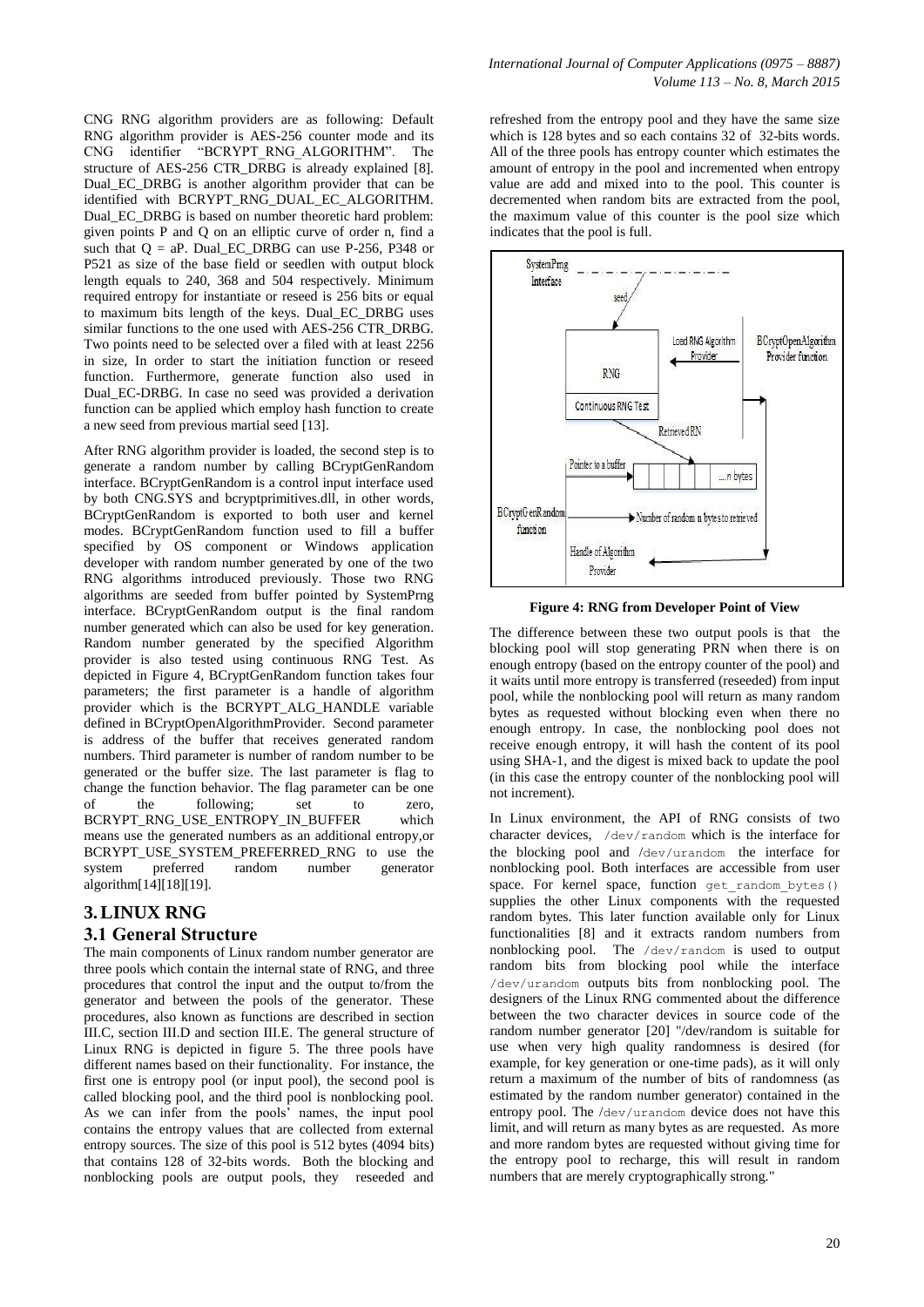

**Figure 5: General structure of Linux RNG**

#### **3.2 Entropy Collection**

The Linux RNG relies on the kernel to gather environmental noise from different devices in the machine as entropy sources. These entropy values are used to initialize and seed the generator [20]. The current implementation of Linux kernel 3.14 uses four functions to gather the entropy values:

add device randomness(): this function gathers different values (e.g. MAC addresses, serial numbers and Real Time Clock [2]) that can be used only to initialize the input pool. It used for devises that have little entropy such as Linux on embedded systems.

add input randomness(): it collects the entropy from input hardware (e.g., keyboard and mouse activities.)

add interrupt randomness(): this function is called when there is an interrupt, so it uses the value of the interrupt event as entropy input for random generator.

add disk randomness(): this function collect entropy events from hard disk when the hard derivers call it, it gathers the seek time of block layer request events.

When the entropy event occurs, three 32-bits values are used from that event as entropy input. The num value which depends on the type of the event (e.g. the pressed key or the position of the mouse), The jiffies value which is the time of the event since the system was last booted [9], and the last value is the CPU cycle.

#### *3.2.1 Initialization*

When the system starts up, it goes though certain sequence of routines that limit the range of entropy events, and make them predictable, especially the entropy events that originate for hard disk which are deterministic [9]. For this reason, the authors of the Linux generator highlight the importance of using initialization script, which is packaged with most Linux distribution. The script runs as one of the system sequences when the system starts-up or shuts-down. Before the system goes down the script reads and copies 512 bytes from /dev/urandom and save it in a file. When the system starts up, it reads from this file and copies the 512 bytes to /dev/urandom. The /dev/urandom is a rewritable character device and writing into this interface will update the content of the input pool by the same amount of bytes as if they were entropy values [8]. Moreover, these 512 bytes will be added and mixed into the entropy pool by the Mixing function; described in section III.D. Consequently, this effect will also

update the blocking and nonblocking pools since they are refreshed and reseeded from the input pool. The added bytes via writing into /dev/urandom will not increment the entropy estimator of the input pool (the entropy estimator described in section III.C).

#### **3.3 Entropy Estimation**

The estimation of entropy is curial part in generating random numbers, especially for /dev/random as we mentioned earlier, this interface will not return random bits if there is not enough entropy in the blocking pool. The entropy counter in blocking and nonblocking pools is incremented by the same amount of bits that transferred from the input pool to each one. When bits are extracted from one of these small pools, the entropy counter of that pool will be decremented by the same amount of the extracted bits.

```
Mixing Algorithm ( pool, i, e) :
//extent byte to 32-bit word
w = ext(e)// bitwise left rotation by rotate bits
w = w \ll \sqrt{x}w = w xor pool [ i
w = w \nvert xor pool
                 (i + 1) \mod 32Ĩ.
                 (i + 7) \mod 32w = w xor pool
               \Gammaw = w xor pool
               [ (i +14) mod 32]w = w xor pool
               [ (i +19) mod 32]w = w xor pool [ ( i +26) mod 32]
pool [ i ] = (w \gg 3) xor twist table [w mod 7];
// The twist table is definded as follows:
twist table[8] = {
0x000000000,0x3b6e20c80x76dc4190
0x4db26158
0xedb88320.
0xd6d6a3e80x9b64c2b00xa00ae278)
if i = 0 then
rotate = rotate + 14 \pmod{32}else
rotate = rotate + 7 \pmod{32}
```
**Figure 6: Pseudo-code of the Mixing function for blocking pool and non-blocking pool. i is index of the current position in the pool, e is the added entropy in byte, twist\_table is a table with 8 constant words (each 32 bit).**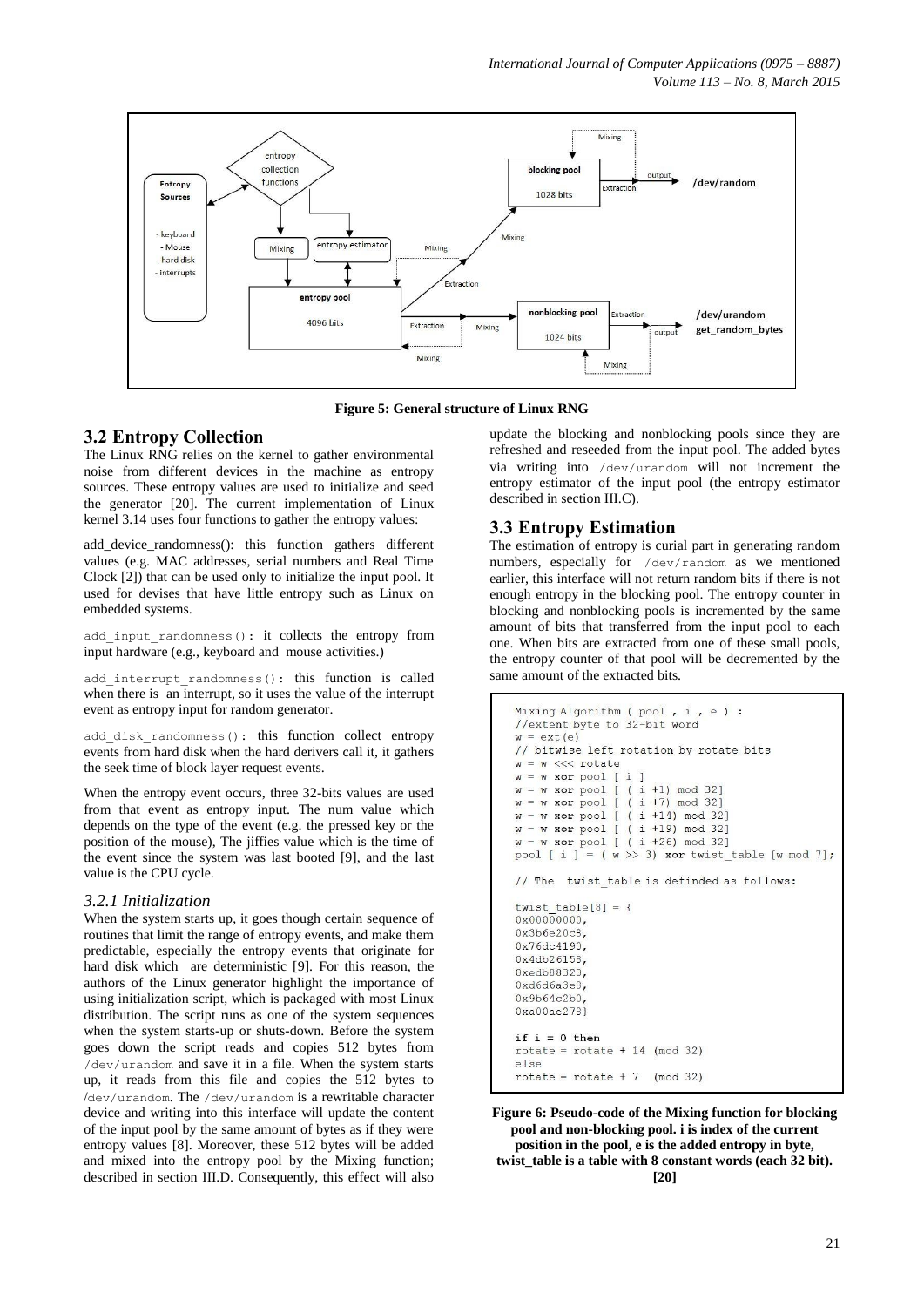The entropy estimator of input pool is more complicated and designed in a way that avoids overestimating the amount of collected entropy. Patric Lacharme et al. [9] characterize this estimator as "pessimistic" estimator. As described in the source code  $[20]$  and in  $[9]$ , the entropy estimator of the input pool uses the time delay of the added entropy event (iiffies) in three levels and computes the estimation of the added entropy as follows:

Let  $T_i$  denote the time of the now event,  $T_{i-1}$  the time of the last event.

| The first level of the time delay $\delta_2 = T_i - T_{i-1}$ |                                                                         |
|--------------------------------------------------------------|-------------------------------------------------------------------------|
| The second level                                             | $\delta^2_{\mathbf{a}} = \delta_{\mathbf{a}} - \delta_{\mathbf{a} - 1}$ |
| The third level                                              | $\delta^3_{\ a} = \delta^2_{\ a} - \delta^2_{\ a-1}$                    |

Then, the estimator will calculate the minimum absolute value of the above deltas log<sub>2</sub>:

The entropy added by the event in  $T_i$  is

 $log_2$  (min  $|\delta_a|, |\delta^2_a|, |\delta^3_a|$ ).

Therefore, the estimator of the input pool stores the  $T_{i-1}$ ,  $\delta_{a-1}$ ,  $\delta^2_{a-1}$  between two events that generated from the same entropy source, so the estimation of the entropy is performed separately for each entropy source. In the end, all of these estimations is summed up, and the entropy estimator incremented accordingly. This estimator is decremented when input pool transfers bits to one of the output pools. According to the source code of the Linux RNG (kernel 3.14) [20], when the input pool became full, RNG will send the new coming entropy to the output pools reciprocally; until the two output pools are 75% full.

#### **3.4 Mixing Function**

Whenever entropy added to the input pool or one of the output pools, this entropy value is not added directly to that pool, instead it is mixed and diffused into the pool by the mixing function, which is LFSR-like function. This function is based on modified TGFSR [8] (Twisted Generalized Feedback Shift Register [21][22].) The designers of Linux RNG (kernel 3.14) declared in the source code that they decided to use CRC-32

polynomial in the implementation of twist\_table (see figure 6) for maximal mixing and period over  $GF(2^{32})$ . Also, there are additional polynomials used by mixing function that was chosen base on the size of the pool. Therefore, the input pool polynomial is  $(X128 + X104 + X^{76} + X^{51} + X^{25} + X +$ 1), and the blocking and nonblocking pools polynomial is  $(X^{32} + X^{26} + X^{19} + X^{14} + X^{7} + X + 1)$ . The authors of Linux RNG justified their chose of this method for mixing the entropy value [20] as follow "All that we want of mixing operation is that it be a good non-cryptographic hash; i.e. it not produce collisions when fed random data of the sort we expect to see. As long as the pool state differs for different inputs, we have preserved the input entropy and done a good job." The mixing function is used by all of the three pools (e.g. when entropy added to the input pool or entropy transferred to one of the output pools.) Figure 6 shows the algorithm of the mixing function for output pool. First, when a new entropy is received by the input pool, each byte of this entropy value will be extended to 32-bit word, using standard C implicit cast [10]. This 32-bit word will be left rotated by 7 or 14 bits; this based on the current input position in the pool. After that, it will be mixed (using xor) with other seven words in the pool. These seven words are chosen based on the polynomial discussed above. Then, multiplication in  $GF(2^{32})$ will be applied by using the lookup table, named "twist\_table" in the source code. Afterword, this 32-bit word will be added to the current input position in the pool. It is important to mention that the early versions of Linux RNG use slightly different polynomial, which are  $(X^{128} + X^{103} + X^{76} + X^{51} +$  $X^{25}$  + X + 1) for input pool, and  $(X^{32} + X^{26} + X^{20} + X^{14})$  $+ X^7 + X + 1$  for output pools. In 2012, Patric Lacharme et al. [9] published a paper with mathematical analysis of the early chosen polynomials for the mixing function. This paper highlights that these previously used polynomials do not achieve the maximal period since they are not primitives over  $GF(2^{32})$ , and they discussed and provided the right polynomials that generate the maximal period. This paper has taken attention of Linux developers, and they made these polynomials irreducible according to Patric et al. paper in latest Linux RNG (kernel 3.13 and 3.14).



**Figure 7: The Extraction function of the Linux RNG.**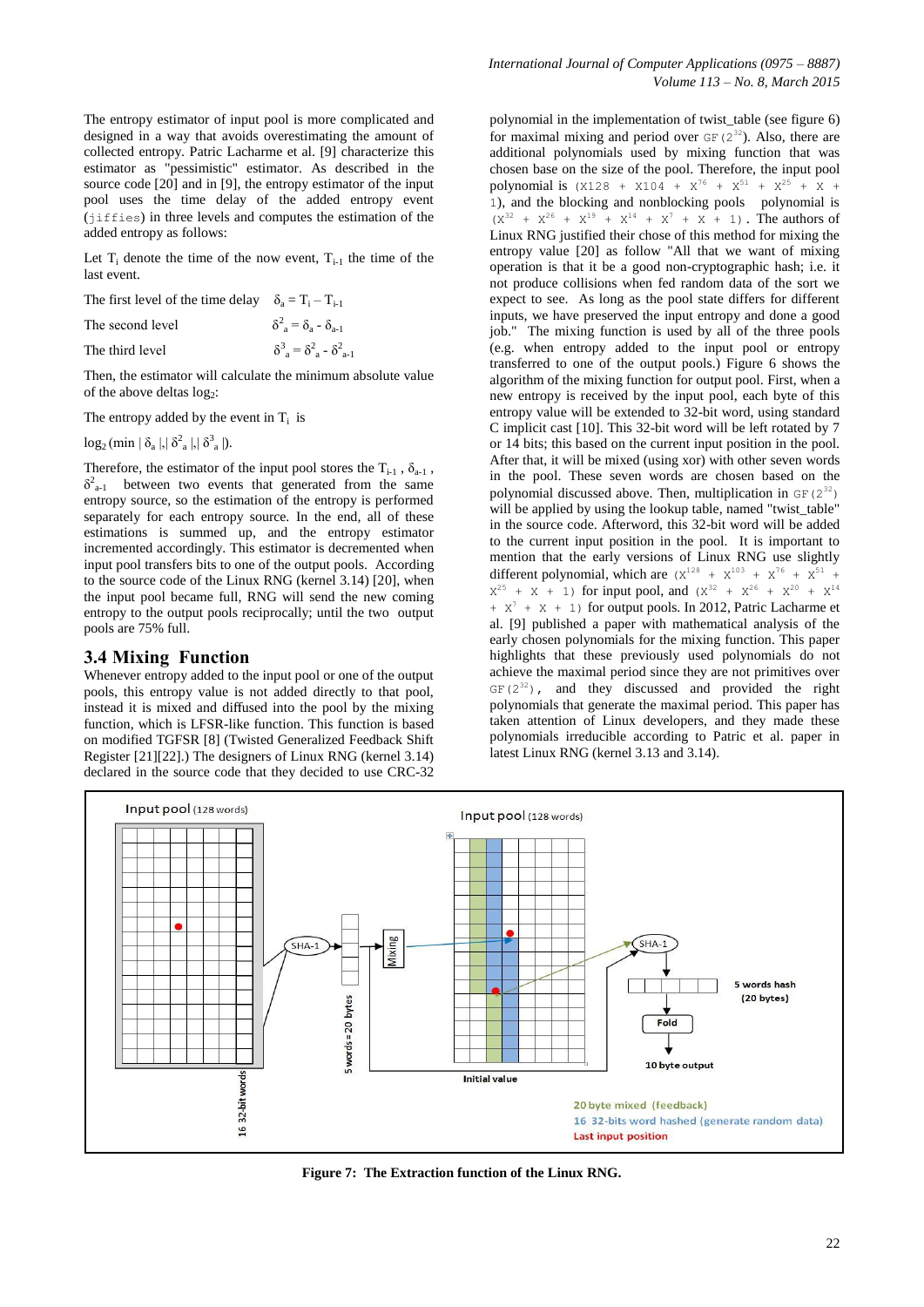# **3.5 Extraction Function**

This function is used when random bits are requested via the generator interfaces /dev/random, /dev/urandom ,kernel call get\_ramdom\_byte, or when the entropy transferred from the input pool into one of the output pools (e.g in case the output pool does not have enough entropy). This output function is considered the only non-linear cryptographic operation used in Linux RNG as it uses SHA-1 to generate the requested random bits and update the internal state of the pool in a feedback manner. It also decrements the entropy counter of that pool by the number of extracted bits. The generation of the random bytes is performed in blocks of 10 output bytes. If the requested random number is not a multiple of 10 bytes, then the last bytes will be truncated according to the number of the requested random bytes. Figure 7 shows the steps of generating random bytes from input pool. As we can see, the SHA-1 is used twice in the extraction function. First, the whole pool is hashed by SHA-1, and the hash digest (5 words) is mixed back to that pool by the mixing function. This feedback (the mixed 20 bytes) updates and shifts 20 words of the pool. This means that for every generated 10 bytes of random number, 20 words in the pool will be updated and shifted (total 640 bits are affected). This is one of the mechanisms used to prevent backtracking (backtracking resistance [9]). In case an adversary knows the internal state of the pool and the current outputs, it will be very difficult for the attacker to guess the previous outputs of that pool as the state of the pool is changed and updated whenever random bits are extracted from it. Also, if the generator receives sufficient entropy inputs, It will be more difficult to predict the future output. In the second step, other 16 words (512 bits) will be extracted from the pool starting from the last input position. The second SHA-1 will hash These words. Also, the hash digest that produced by the first SHA-1 above will be used as initialize value for the second SHA-1. The output digests five words (20 bytes) of the second SHA-1 are folded in half to generate 10 bytes as follow:

 $W_0$ ,  $W_1$ ,  $W_2$ ,  $W_3$ ,  $W_4$  denote the five words generated from the second SHA-1 [8].

Then, they will be folded by using  $XOR$  {W<sub>0</sub> XOR W<sub>3</sub>, W<sub>1</sub> XOR  $W_4$ ,  $W_2[0-15 \text{ bits}]$  XOR  $W_2[16-31 \text{ bits}]$ 

Finally, these 10 bytes will be outputted, and the entropy counter in that pool will be decremented.

## **4. COMPARATIVE ANALYSIS**

#### **4.1 Entropy Sources**

Windows 8 utilizes a large number of entropy sources to maintain high entropy in the pool. Large number of those entropy sources doesn't depend on the user input and provides continues entropy including TPM random generator. An experimental research on several TPM chips showed that the entropy was not affected by the number of random bytes generated [23]. Although there are a lot of entropy sources in computer that can be utilized by RNG, the kernel of Linux shortens its entropy collection on limited sources, in compared to windows. Linux RNG receives entropy from four collection functions described in section III.B. Some of them will generate low entropy when Linux machine works as a server (e.g., no user input from keyboard or mouse.) Moreover, in the production environment Linux kernel itself consumes alot of entropy through calls get\_ramdom\_bytes [24]. This highlights the importance of the need to other entropy sources as possible in order to feed the generator with sufficient and continues entropy input.

#### **4.2 Standards and Best Practices**

The Linux RNG was designed with reference to some best practice such as RFC 1750, which actually became obsolete by RFC 4086, and the design of the generator does not follow more acceptable standards such as NIST 800-90A. On other hand, Windows 8 is compliant with well-known standards FIPS 140-2 and NIST SP 800-(90A, 90B).

#### **4.3 RNG Performance**

The implementations of Mixing and Extraction functions in Linux are aimed to speed the process of generating the random values with maintaining the security and quality of randomness. The designer of linux RNG utilized CRC-32- IEEE 802.3 for the implantation of the mixing function, which helps to update the internal states of the pools with less overhead. This feedback mechanism makes Linux RNG distinguish between other generators who rely intensively on the use of the cryptographic hash functions, which would increase the cost of processing and slow the generator. Whereas, the speed of RNG process in Windows depends on the chosen algorithm to generate the random number and the developer implementation.

#### **4.4 Algorithm Security Strength**

One of the most influential aspects that affect the quality of generated random number is the security strength of the deployed random number generation algorithms. There are four different mechanisms in Windows RNG lifecycle that adopted standardized cryptographic algorithms. SHA-512 used for combining the entropy sources values gathered via an entropy source implemented by Windows OS Loader during booting time. AES 256 and Dual EC are applied in different phases of RNG lifecycle in order to generate random number or seed. Cryptographic security strength of those algorithms defined the overall security of Windows RNG. According to NIST Special Publication 800-57 part 1, SHA-512 and AES-256 have 256 bits of security strength which is acceptable until 2031 and beyond. In the case of elliptic curve depends on chosen size of the field or seedlen. For example, 521 bits of seedlen equals to 256 bits of security strength. Linux RNG deploy non-cryptographic algorithm for Mixing function (CRC-32-IEEE-802.3) and SHA-1 for Extraction function. The Mixing function updates the internal states of the pools whenever Extraction function is called and when a new entropy added to the input pool or entropy transferred from the input to output pools. Also, as we discussed earlier, the extraction process uses the SHA-1 twice. The first hash digest is used to feedback the pool and the second hash digest used to generate the random bytes. Therefore, the combination of these two functions together provides backtracking resistance, which makes predicting the internal states of the pools difficult.

## **4.5 Booting Entropy**

Windows provide various types of entropy sources, and it performs both mixing and conditioning on collected entropy values to eliminate the possibility of estimating or predicting the initial values that populate the entropy pool. Linux employs a different strategy (that pointed out by Linux developers) which is the assurance of entropy continuity when the system starts up by the initialization step discussed in section III.B.1. This action can assist to avoid using entropy values of the system starting-up routines that could be predictable.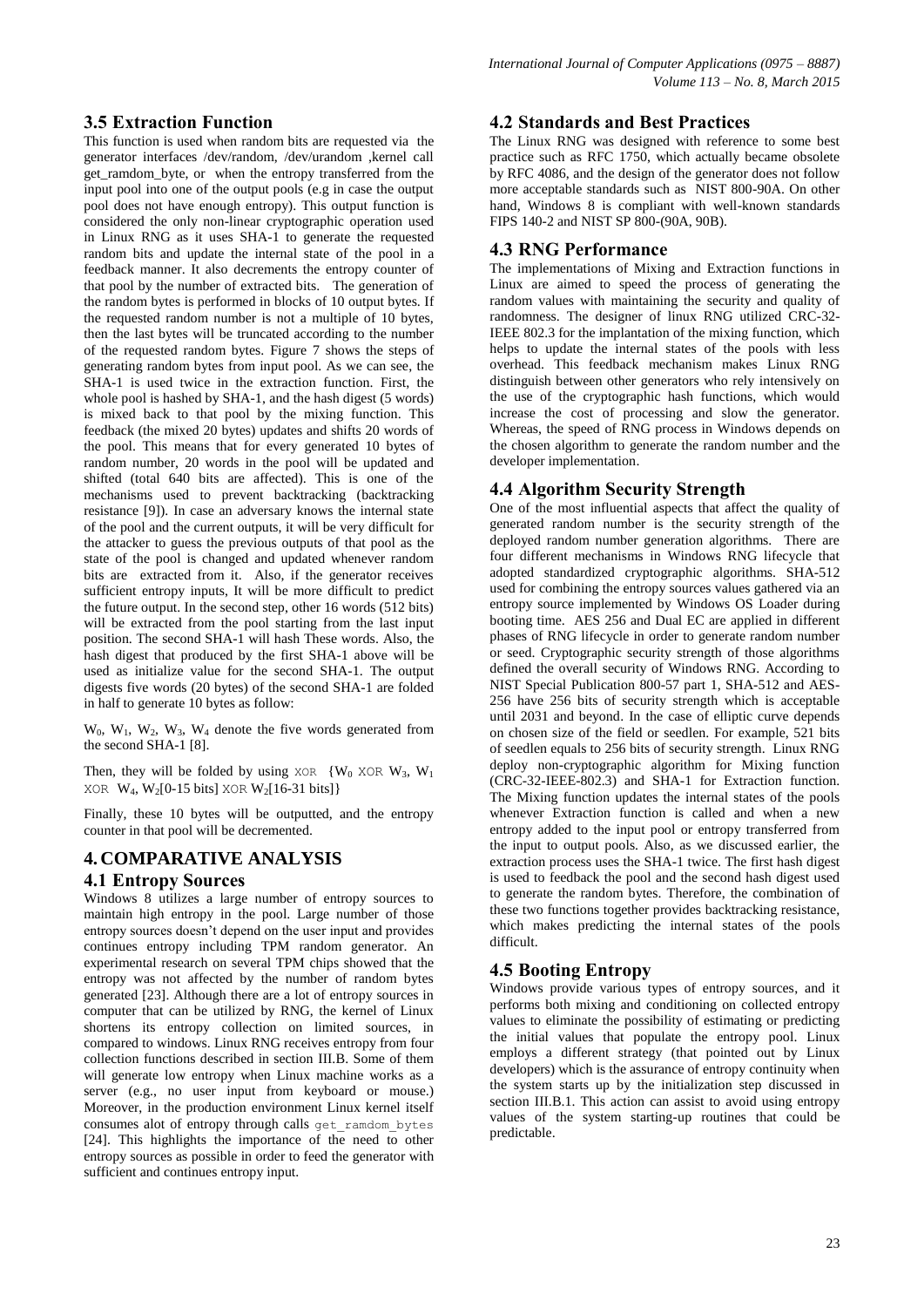Windows Performs a series health test on Windows entropy sources to validate its availability and quality. Also, entropy source values are conditioned to meet the requirements and conditions provided by security standards. Furthermore, all random number generator algorithms apply these continues RNG tests on their output to ensure the quality of randomness for the generated number.

# **4.7 Evaluation**

Linux RNG is part of open source project that allows security researchers to evaluate and analyze its security strength. In our analysis, we were able to locate, in the source code, the different features and structures between latest Linux RNG and earlier versions. While other random number generators that included in proprietary software do not allow this opportunity for their users, which raises some security concerns. Windows doesn't provide enough resources and references that might help to evaluate its RNG. Also there are no research papers on RNG functions in CNG.

## **4.8 Variety of RNG Algorithms/Interfaces**

Developer can choose from two RNG algorithms either AES-256 or Dual EC. This Variety is not provided by most other operating systems nowadays. The Linux RNG provides two output interfaces for user space, which gives the user variety of choices of high-quality randomness over speed and vice versa. If the user prefers high availability over the quality of randomness, then he can use /dev/urandom as this interface was designed to provide random output as much as the user request without blocking.

## **4.9 User Authentication**

Windows CNG and Linux don't authenticate the users and processes that mean anyone with legitimate or compromised privileges can implement and use cryptographic services provided by the operating system.

## **4.10 Security Threats**

There are many research papers that targeted RNG process and studied the impact of such weaknesses, but there is another kind of threats that take advantage of the algorithm properties. For example, some of the documents leaked by Edward Snowden stated that NSA had inserted a backdoor into Windows RNG algorithm (Dual\_EC\_DRBG) which is standardized by NIST. Also, it has been discussed in the literature [4] that denial of service attack could be mounted in blocking pool (in Linux RNG) if the attacker were able to gain access to the system.

## **4.11 Pool Accessibility**

Windows OS restrict its users from accessing or manipulating the entropy pool or even retrieving random bits generated by the internal RNG. While, the interface /dev/urandom in Linux RNG is writable by any user who has access to the system.

## **4.12 Secure Programming**

Windows CNG uses several interfaces that provide an additional layer of security. For instance, Data Input Interface takes data and options as input parameters, but entered data are handled and controlled in the control interface. There are also Output and Status Interfaces.

## **5. CONCLUSION**

Window utilizes cryptographic secure random number generation concept in its RNG process, whereas Linux emphasis on the performance and speed of RNG. Since random numbers are widely used in cryptographic functions, more research need to be done in this area to explore the strength and weaknesses of RNG algorithms and implementation. Moreover, Windows provides its developer with higher entropy availability based on the quality of entropy sources employed in seeding DRBG. This statement also needs to be validated through empirical experiment. Since Linux is an open source and its RNG code is accessible, it is easier to debug and to prove its security strength. Reverse engineering of Windows RNG to test its security is still an open problem that should also considered in future research.

# **6. ACKNOWLEDGMENTS**

The authors would like to thank the anonymous reviewers for their constructive comments and suggestions. Also, Special thanks go to Saudi Arabian Cultural Mission in USA for the fund and support.

# **7. REFERENCES**

- [1] I. Goldberg and D. Wagner, "Randomness and the Netscape browser," Dr. Dobb's Journal, January 1996. [Online]. Available:http://www.cs.berkeley.edu/~daw/papers/ddjnetscape.html.
- [2] Z. Gutterman and D. Malkhi, "Hold Your Sessions: An Attack on Java Session-Id Generatio," in A. J. Menezes, (Ed.): CT-RSA 2005, LNCS 3376, pp. 44–57, 2005. [Online]. Available:http://research.microsoft.com/pubs/64680/gm0

5.pdf.

- [3] CVE-2008-0166, "Debian generated SSH-Keys working [Online]. Available: http://www.securityfocus.com/archive/1/archive/1/49211 2/100/0/threaded
- [4] M. Howard, D. LeBlanc, Writing secure code, Second Ed, Microsoft Press, 2002.
- [5] M. Howard, D. Leblanc, and J. Viega. 24 Deadly Sins of Software Security: Programming Flaws and How to Fix Them. McGraw-Hill, New York City, NY, USA, 2009.
- [6] L. Dorrendorf, Z. Gutterman, and B. Pinkas. 2007. Cryptanalysis of the windows random number generator. In Proceedings of the 14th ACM conference on Computer and communications security (CCS '07). ACM, New York, NY, USA, 476-485. DOI=10.1145/1315245.1315304.
- [7] K. Lee, Y. Lee, J. Park, K. Yim, and I. You, "Security Issues on the CNG Cryptography Library (Cryptography API: Next Generation)," Innovative Mobile and Internet Services in Ubiquitous Computing (IMIS), 2013 Seventh International Conference on , pp.709,713, July 2013.
- [8] Z. Gutterman and B. Pinkas, and T Reinman, "Analysis of the Linux random number generator," In IEEE Symposium on Security and Privacy (2006), IEEE Computer Society, pp. 371–385.
- [9] P. Lacharme, A. Röck, V. Strubel, and M. Videau, "The Linux pseudorandom number generator revisited," Cryptology ePrint Archive, Report 2012/251, 2012, [Online]. Available: http://eprint.iacr.org/2012/251.pdf
- [10] Y. Dodis, D. Pointcheval, S. Ruhault, D. Vergnaud, and D. Wichs, "Security Analysis of Pseudo-Random Number Generators with Input: /dev/random is not